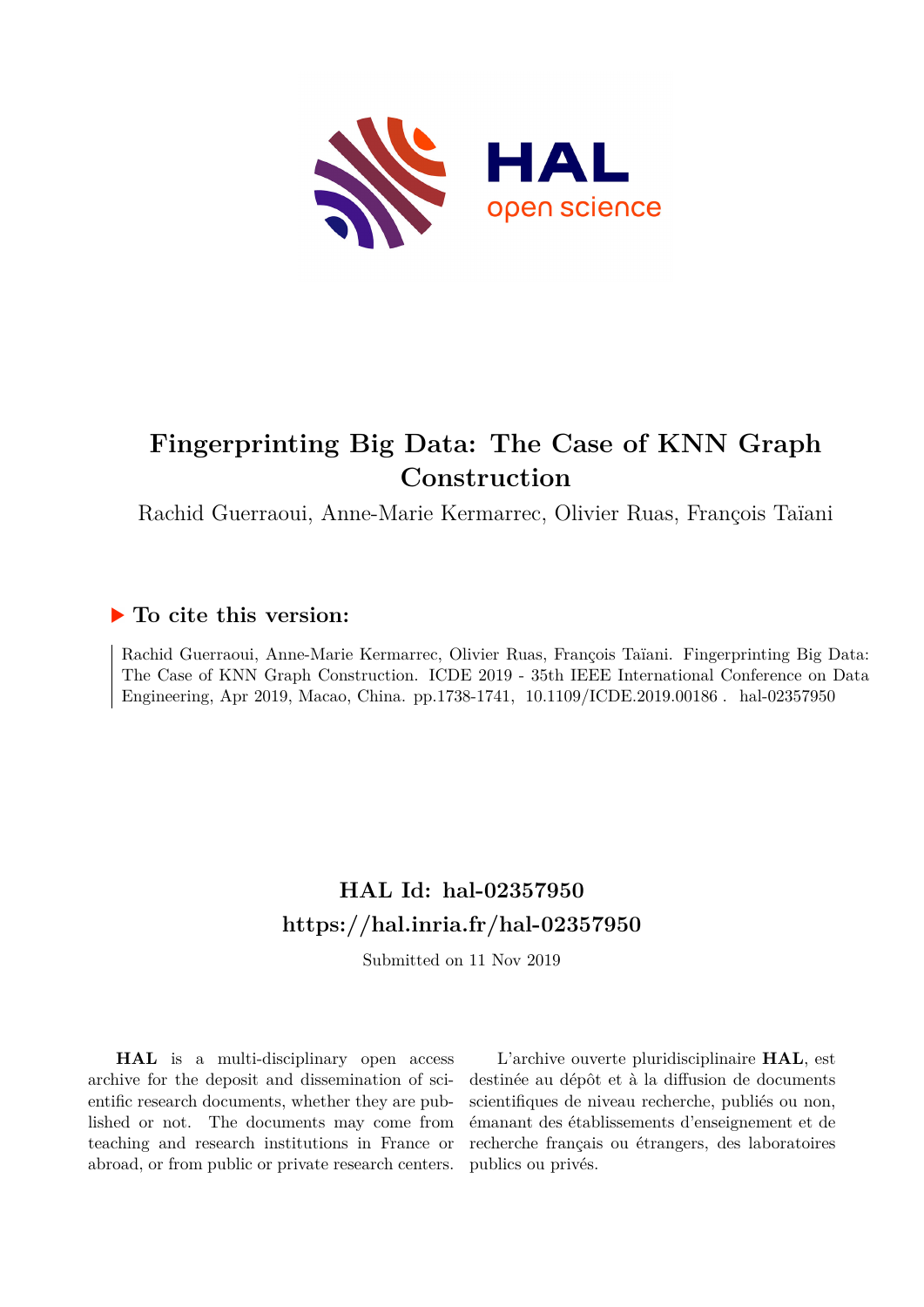# Fingerprinting Big Data: The Case of KNN Graph Construction

Rachid Guerraoui<sup>1</sup>, Anne-Marie Kermarrec<sup>1,2</sup>, Olivier Ruas<sup>3</sup>, François Taïani<sup>3</sup>\* <sup>1</sup>*EPFL (Switzerland),* <sup>2</sup>*Mediego (France),* <sup>3</sup> *Inria, Univ Rennes, CNRS, IRISA (France)* Rachid.Guerraoui@EPFL.ch, amk@mediego.com, olivier.ruas@inria.fr, francois.taiani@irisa.fr

*Abstract*—We propose *fingerprinting*, a new technique that consists in constructing *compact*, *fast-to-compute* and *privacypreserving* binary representations of datasets. We illustrate the effectiveness of our approach on the emblematic big data problem of K-Nearest-Neighbor (KNN) graph construction and show that fingerprinting can drastically accelerate a large range of existing KNN algorithms, while efficiently obfuscating the original data, with little to no overhead. Our extensive evaluation of the resulting approach (dubbed GoldFinger) on several realistic datasets shows that our approach delivers speedups of up to 78.9% compared to the use of raw data while only incurring a negligible to moderate loss in terms of KNN quality.

*Index Terms*—KNN graphs, fingerprint, similarity

## I. INTRODUCTION

*a) K-Nearest-Neighbor (KNN) graphs:* K-Nearest-Neighbor  $(KNN)$  graphs<sup>1</sup> play a fundamental role in many big data applications, including search [2], [3], recommendation [5], [19], [21] and classification [25]. A KNN graph is a directed graph of entities (e.g., users, documents etc.), in which each entity (or *node*) is connected to its k most similar counterparts or *neighbors*, according to a given *similarity metric*. In many applications, this similarity metric is computed from a second set of entities (termed *items*) associated with each node in a bipartite graph (often extended with weights, such as ratings or frequencies). For instance, in a movie rating database, nodes are users, and each user is associated with the movies (items) she has already rated [12].

Being able to compute a KNN graph efficiently is crucial in situations that are constrained, either in terms of time or resources. This is the case of *real time*<sup>2</sup> web applications, such as news recommenders and *trending* services, that must regularly recompute their suggestions in short intervals on fresh data to remain relevant.

Computing an *exact* KNN graph rapidly becomes intractable on large datasets: under a brute force strategy, a dataset with a few thousands of nodes requires tens of billions of similarity computations. Many applications, however, only require a good approximation of the KNN graph [15], [17]. Recent KNN construction algorithms [5], [10] have therefore sought to reduce the number of similarity computations by exploiting a *greedy strategy*. These techniques, among the most efficient to date, seem, however, to have reached their limits.

*b) Fingerprinting Big Data for space and speed:* In this paper, rather than reducing an algorithm's complexity we propose to avoid the *extensive* representation of Big Data, and work instead on a *compact*, *binary*, and *fast-to-compute* representation (i.e. a *fingerprint*) of the entities of a dataset.

More precisely, we propose to fingerprint the set of items associated with each node into what we have termed a *Single Hash Fingerprint* (SHF), a 64- to 8096-bit vector summarizing a node's profile. SHFs are very quick to construct, and provide a sufficient approximation of the similarity between two nodes using extremely cheap bit-wise operations. We use these SHFs to rapidly construct KNN graphs, in an overall approach we have dubbed *GoldFinger*. GoldFinger is *generic* and *efficient*: it can be used to accelerate any KNN graph algorithm relying on Jaccard's index, at close to no overhead.

In the following, we first present the context of our work and our approach (Sec. II). We then present our evaluation procedure (Sec. III) and our results (Sec. III-D) before discussing related work (Sec. IV), and concluding (Sec. V).

#### II. PROBLEM, INTUITION, AND APPROACH

For ease of exposition, we consider in the following that nodes are *users* associated with *items* (e.g. web pages, movies, locations), without loss of generality.

# *A. Notations and problem definition*

We note  $U = \{u_1, ..., u_n\}$  the set of all users, and  $I =$  $\{i_1, ..., i_m\}$  the set of all items. The subset of items associated with user u (a.k.a. its *profile*) is noted  $P_u \subseteq I$ .  $P_u$  is generally much smaller than  $I$  (the universe of all items).

Our aim is to approximate a KNN graph  $G_{KNN}$  over U relying on some function  $sim$  computed over user profiles:

$$
sim: U \times U \rightarrow \mathbb{R}
$$
  

$$
(u, v) \qquad sim(u, v) = f_{sim}(P_u, P_v).
$$

 $f_{sim}$  may be any similarity function over sets that is positively correlated with the number of common items between the two sets, and negatively correlated with the total number of items present in both sets. We use Jaccard's index in the rest of the paper [27].

<sup>∗</sup>Authors are listed in alphabetical order.

<sup>&</sup>lt;sup>1</sup>Note that the problem of computing a complete KNN graph (which we address in this paper) is related but different from that of answering a sequence of KNN queries.

<sup>2</sup>*Real time* is meant in the sense of *web real-time*, i.e. the proactive push of information to on-line users.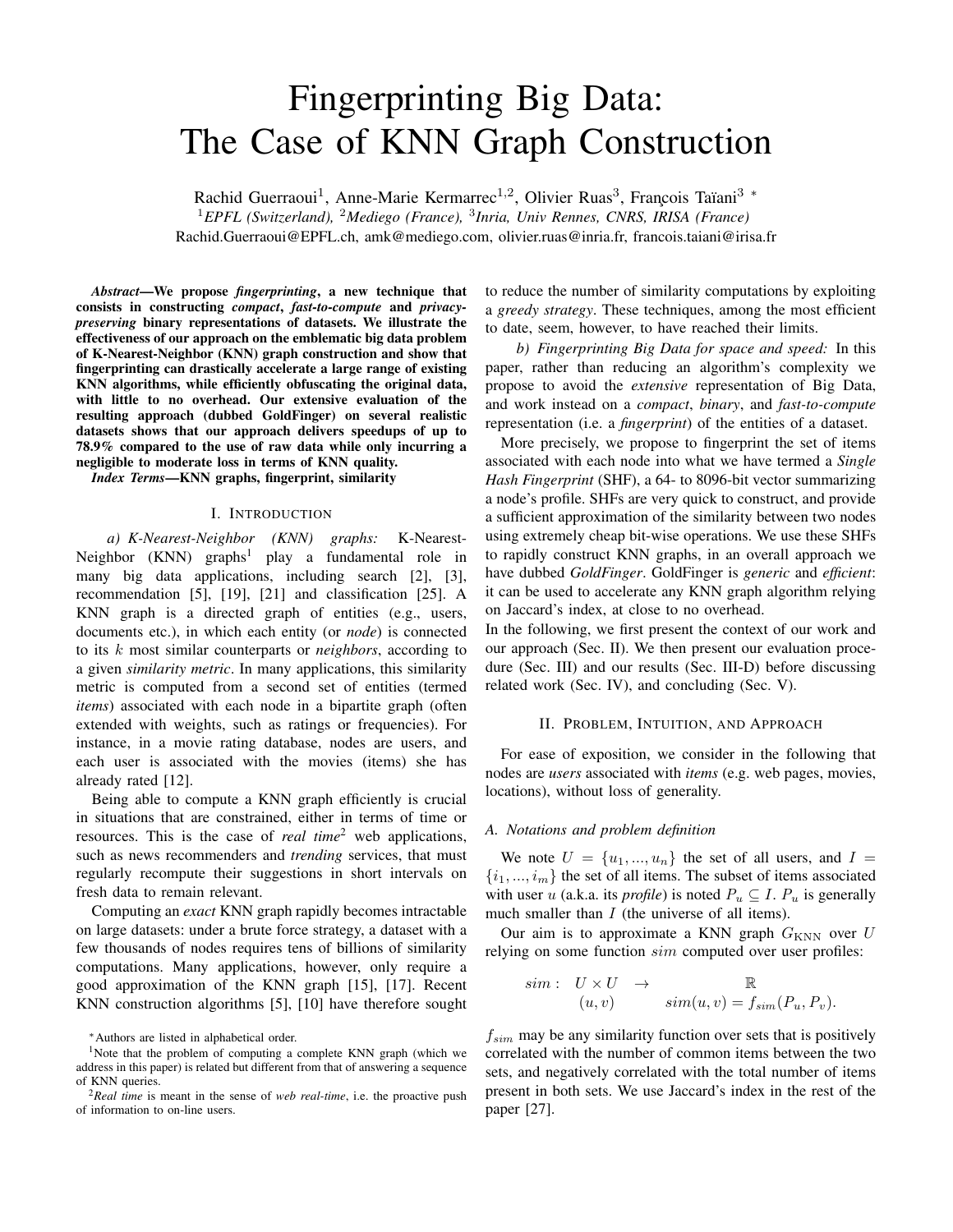Formally, a KNN graph  $G_{KNN}$  connects each user  $u \in U$ with a set  $knn(u)$  of k other users that maximize the similarity function  $sim(u, -)$ :

$$
knn(u) \in \underset{S \subseteq U \setminus \{u\}:|S|=k}{\operatorname{argmax}} \sum_{v \in S} sim(u, v), \tag{1}
$$

Computing an exact KNN graph is particularly expensive: an exhaustive search requires  $O(|U|^2)$  similarity computations. Many scalable approaches therefore seek to construct *an approximate KNN graph*  $\hat{G}_{KNN}$ , i.e., to find for each user u a neighborhood  $knn(u)$  that is as close as possible to an exact KNN neighborhood [5], [10].

We capture how well the average similarity of an approximated graph  $G_{KNN}$  compares against that of an exact KNN graph  $G_{KNN}$  with the *average similarity* of  $\hat{G}_{KNN}$ :

$$
avg\_sim(\widehat{G}_{KNN}) = \mathop{\mathbb{E}}_{\substack{(u,v) \in U^2:\\v \in \widehat{knn}(u)}} f_{sim}(P_u, P_v),
$$
 (2)

i.e. the average similarity of the edges of  $\hat{G}_{KNN}$ . We then define the *quality* of  $\hat{G}_{KNN}$  as

$$
quality(\widehat{G}_{\text{KNN}}) = \frac{avg\_sim(G_{\text{KNN}})}{avg\_sim(G_{\text{KNN}})}.
$$
\n(3)

A quality close to 1 indicates that the approximate neighborhoods have a quality close to that of ideal neighborhoods, and can replace them with little loss in most applications.

### *B. Intuition*

A large portion of a KNN graph's construction time often comes from computing individual similarity values (up to 90% of the total construction time in some recent approaches [6]). This is because computing explicit similarity values on even medium-size profiles can be relatively expensive while computing a similarity such as Jaccard's index:  $J(P_1, P_2)$  =  $|P_1 \cap \overline{P_2}|$  $\frac{|P_1||P_2|}{|P_1\cup P_2|}$ . The cost of computing a single index is relatively high even for medium-size profiles: 2.7 ms for two random profiles of 80 items, a typical profile size of the datasets we have considered.

In order to overcome the inherent cost of similarity computations, we propose to target the data on which computations run, rather than the algorithms that drive these computations. This strategy stems from the observation that *explicit* datastructures (hash tables, arrays) incur substantial costs. To avoid these costs, we advocate the use of *fingerprints*, a *compact*, *binary*, and *fast-to-compute* representation of data.

# *C. GoldFinger and Single Hash Fingerprints*

Our approach, dubbed *GoldFinger*, extracts from each user's profile a *Single Hash Fingerprint* (SHF for short). An SHF is a pair  $(B, c) \in \{0, 1\}^b \times \mathbb{N}$  comprising a bit array  $B =$  $(\beta_x)_{x\in[0..b-1]}$  of b bits, and an integer c, which records the number of bits set to 1 in  $B$ . The SHF of a user's profile  $P$ 

TABLE I DESCRIPTION OF THE DATASETS USED IN OUR EXPERIMENTS

| <b>Dataset</b>       | <b>Users</b> | <b>Items</b> | Ratings $>$ 3 | $ P_u $ |
|----------------------|--------------|--------------|---------------|---------|
| movielens $10M$ [12] | 69.816       | 10.472       | 5.885.448     | 84.30   |
| movielens20M [12]    | 138.362      | 22,884       | 12.195.566    | 88.14   |
| AmazonMovies [23]    | 57.430       | 171.356      | 3.263.050     | 56.82   |

is computed by hashing each item of the profile into the array and setting to 1 the associated bit

$$
\beta_x = \begin{cases} 1 & \text{if } \exists e \in P : h(e) = x, \\ 0 & \text{otherwise,} \end{cases}
$$

$$
c = ||(\beta_x)_x||_1
$$

where  $h()$  is a uniform hash function from I to  $[0..b-1]$ , and  $\|\cdot\|_1$  counts the number of bits set to 1.

*Benefits in terms of space and speed:* The length b of the bit array  $B$  is usually much smaller than the total number of items, causing collisions, and a loss of information. This loss is counterbalanced by the highly efficient approximation SHFs can provide of any set-based similarity. The Jaccard's index of two user profiles  $P_1$  and  $P_2$  can be estimated from their respective SHFs  $(B_1, c_1)$  and  $(B_2, c_2)$  with

$$
\widehat{J}(P_1, P_2) = \frac{\|B_1 \text{ AND } B_2\|_1}{c_1 + c_2 - \|B_1 \text{ AND } B_2\|_1},\tag{4}
$$

where  $B_1$  AND  $B_2$  represents the bitwise AND of the bitarrays of the two profiles.

The computation incurred by (4) is much faster than on explicit profiles, and is independent of the actual size of the explicit profiles. For instance, estimating Jaccard's index between two SHFs of 1024 bits (the default in our experiments) takes 0.120 ms, a 23-fold speedup compared to two explicit profiles of 80 items.

The link with Bloom Filters and collisions: SHFs can be interpreted as a highly simplified form of Bloom filters, and suffer from errors arising from collisions, as Bloom filters do. However, while Bloom filters are designed to test whether individual elements belong to a set, SHFs are designed to approximate set similarities. Bloom filters often employ multiple hash functions to minimize false positives. Those increase single-bit collisions, and degrade the approximation provided by SHFs.

#### III. EXPERIMENTAL SETUP

# *A. Datasets*

We evaluate GoldFinger using two publicly available datasets (Table I). We binarize each dataset by only keeping in a user profile  $P_u$  those items that user u has rated higher than 3.

*a) Movielens:* Movielens [12] is a group of anonymous datasets containing movie ratings collected on-line between 1995 and 2015 by GroupLens Research [26]. The datasets (before binarization) contain movie ratings on a 0.5-5 scale by users who have at least performed 20 ratings. We use 2 versions of the dataset, movielens10M (ml10M) and movielens20M (ml20M).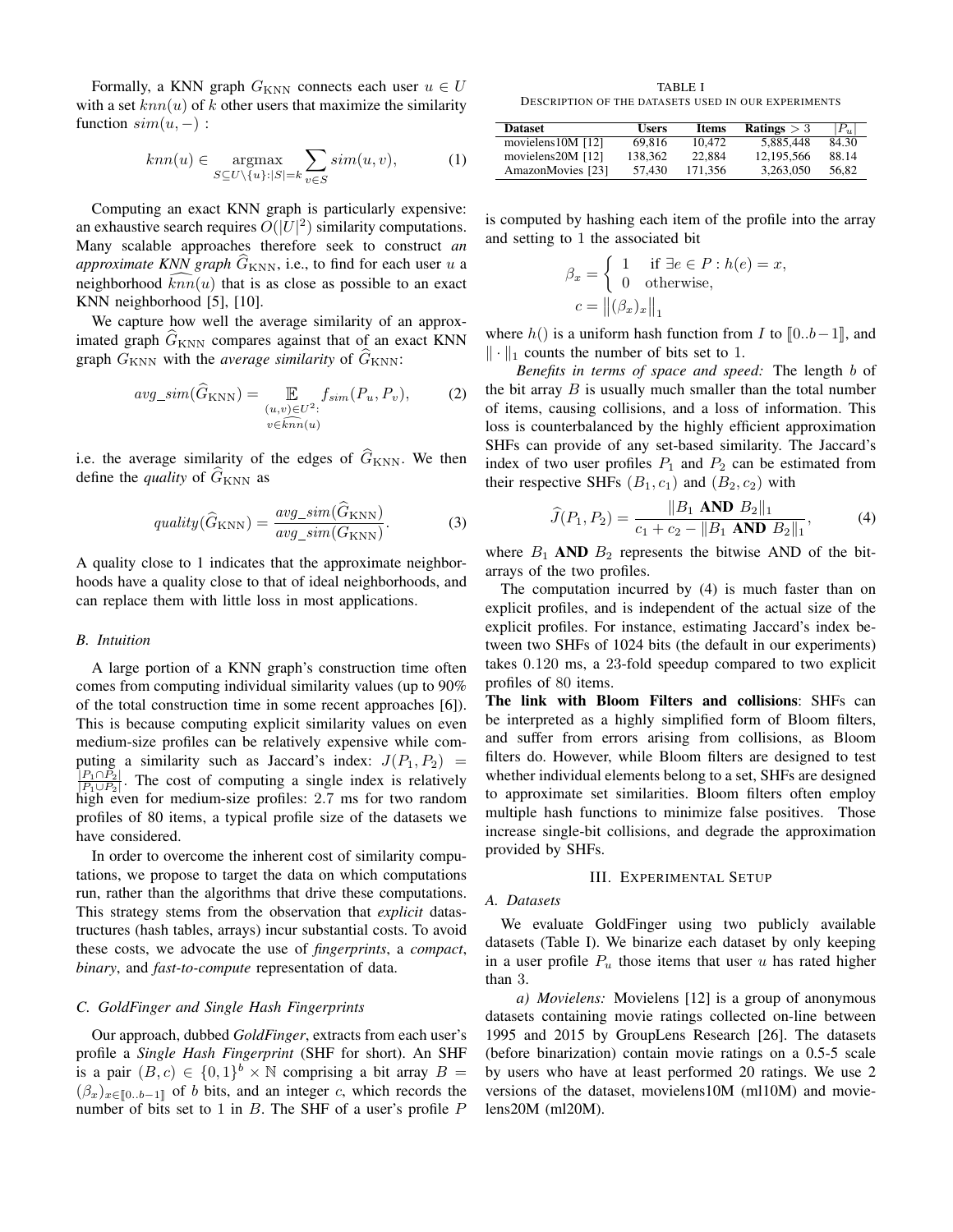*b) AmazonMovies:* AmazonMovies [23] (AM) is a dataset of movies reviews from Amazon collected between 1997 and 2012. We restrain our study to users with at least 20 ratings (before binarization) to avoid users with not enough data (this problem, the *cold start problem*, is generally treated separately [18]).

# *B. Baseline algorithms and competitors*

We apply GoldFinger to four existing KNN algorithms: Brute Force (as a reference point), NNDescent [10], Hyrec [5] and LSH [13]. We compare the performance and results of each of these algorithms in their native form (*native* for short) and when accelerated with GoldFinger.

*a) Brute force:* The Brute Force algorithm simply computes the similarities between every pair of profiles. While this is computationally intensive, this algorithm produces an exact KNN graph.

*b) NNDescent:* NNDescent [10] constructs an approximate KNN graph (or ANN) by relying on a local search and by limiting the number of similarities computations.

NNDescent starts from an initial random graph, which is then iteratively refined to converge to an ANN graph. During each iteration, for each user  $u$ , NNDescent compares all the pairs  $(u_i, u_j)$  among the neighbors of u, and updates the neighborhoods of  $u_i$  and  $u_j$  accordingly. NNDescent includes a number of optimizations and in particular it reverses the current KNN approximation to increase the space search among neighbors. The algorithm stops either when the number of updates during one iteration is below the value  $\delta \times k \times n$ , with a fixed  $\delta$ , or after a fixed number of iterations.

*c) Hyrec:* Hyrec [5] uses a strategy similar to that of NNDescent, exploiting the fact that a neighbor of a neighbor is likely to be a neighbor. Hyrec primarily differs from NNDescent in its iteration strategy. At each iteration, for each user u, Hyrec compares all the neighbors' neighbors of u with  $u$ , rather than comparing  $u$ 's neighbors between themselves. Hyrec also does not reverse the current KNN graph. As NNDescent, it stops when the number of changes is below the value  $\delta \times k \times n$ , with a fixed  $\delta$ , or after a fixed number of iterations.

*d) LSH:* Locality-Sensitive-Hashing (LSH) [13] reduces the number of similarity computations by hashing each user into several buckets. Neighbors are then selected among users found in the same buckets. To insure that similar users tend to be hashed into the same buckets, LSH uses min-wise independent permutations of the item set as its hash functions, similarly to the MinHash algorithm [7].

#### *C. Experimental settings*

We set k to 30 (the neighborhood size). The parameter  $\delta$ of Hyrec and NNDescent is set to 0.001, and their maximum number of iterations to 30. The number of hash functions for LSH is 10. GoldFinger uses 1024 bits long SHFs computed with Jenkins' hash function [14].

TABLE II COMPUTATION TIME AND KNN QUALITY WITH NATIVE ALGORITHMS (*nat.*) AND GOLDFINGER (GOLFI).

|          |       |                    | comp. time $(s)$ |       | <b>KNN</b> quality |                   |       |         |
|----------|-------|--------------------|------------------|-------|--------------------|-------------------|-------|---------|
|          |       | algo               | nat.             | GolFi | gain%              | nat.              | GolFi | loss    |
| datasets | m110M | <b>Brute Force</b> | 2028             | 606   | 70.1               | 1.00              | 0.94  | 0.06    |
|          |       | Hyrec              | 314              | 110   | 65.0               | 0.96              | 0.90  | 0.06    |
|          |       | NNDescent          | 374              | 147   | 60.7               | 1.00              | 0.93  | 0.07    |
|          |       | LSH                | 689              | 255   | 63.0               | 0.99              | 0.94  | 0.06    |
|          |       |                    |                  |       |                    |                   |       |         |
|          | m20M  | <b>Brute Force</b> | 8393             | 2616  | 68.8               | 1.00              | 0.92  | 0.08    |
|          |       | Hyrec              | 842              | 289   | 65.7               | 0.95              | 0.88  | 0.07    |
|          |       | <b>NNDescent</b>   | 919              | 383   | 58.3               | 0.99              | 0.92  | 0.07    |
|          |       | LSH                | 2859             | 1060  | 62.9               | 0.99              | 0.93  | 0.06    |
|          |       |                    |                  |       |                    |                   |       |         |
|          | ÅМ    | <b>Brute Force</b> | 1862             | 435   | 76.6               | $\overline{1.00}$ | 0.96  | 0.04    |
|          |       | Hyrec              | 235              | 62    | 73.6               | 0.82              | 0.93  | $-0.11$ |
|          |       | <b>NNDescent</b>   | 324              | 91    | 71.9               | 0.98              | 0.95  | 0.03    |
|          |       | LSH                | 144              | 141   | 2.1                | 0.98              | 0.96  | 0.02    |

GoldFinger yields the shortest computation times across all datasets (in bold), yielding gains (*gain*) of up to 78.9% against native algorithms. The loss in quality at worst moderate, ranging from 0.22 to an improvement of 0.11.

*a) Evaluation metrics:* We measure the effect of GoldFinger on Brute Force, Hyrec, NNDescent and LSH along two main metrics: *(i)* their computation *time* (measured from the start of the algorithm, once the dataset has been prepared), and *(ii)* the *quality* of the resulting KNN (Sec. II-A).

*b) Implementation details and hardware:* Our experiments use Java 1.8. and run on a 64-bit Linux server with two Intel Xeon E5420@2.50GHz, totaling 8 hardware threads, 32GB of memory, and a HHD of 750GB. Unless stated otherwise, we use all 8 threads. Our code is available online<sup>3</sup>.

# *D. Evaluation Results*

The performance of GoldFinger (*GolFi*) in terms of execution time and KNN quality is summarized in Table II. The columns marked *nat.* denote the native algorithms. The columns in italics show the gain in computation time brought by GoldFinger (*gain %*), and the loss in quality (*loss*). The fastest times are shown in bold.

Overall, GoldFinger delivers the fastest computation times across all datasets, for a small loss in quality ranging from 0.22 (with Brute Force on Gowalla) to an improvement of 0.11 (Hyrec on AmazonMovies). Excluding LSH on Amazon-Movies, GoldFinger is able to reduce computation time substantially, from 58.3% to 78.9%, corresponding to speedups of 2.39 and 4.74 respectively.

GoldFinger only has a limited effect on the execution time of LSH on AmazonMovies because LSH must first create user buckets using permutations on the item universe, an operation that is proportional to the number of items. Because Amazon-Movies is comparatively very sparse the overall computation time that is dominated by the bucket creation time.

# IV. RELATED WORK

For small datasets, KNNs can be solved efficiently using specialized data structures [4], [22], [24]. These solutions do

<sup>3</sup>https://gitlab.inria.fr/oruas/SamplingKNN